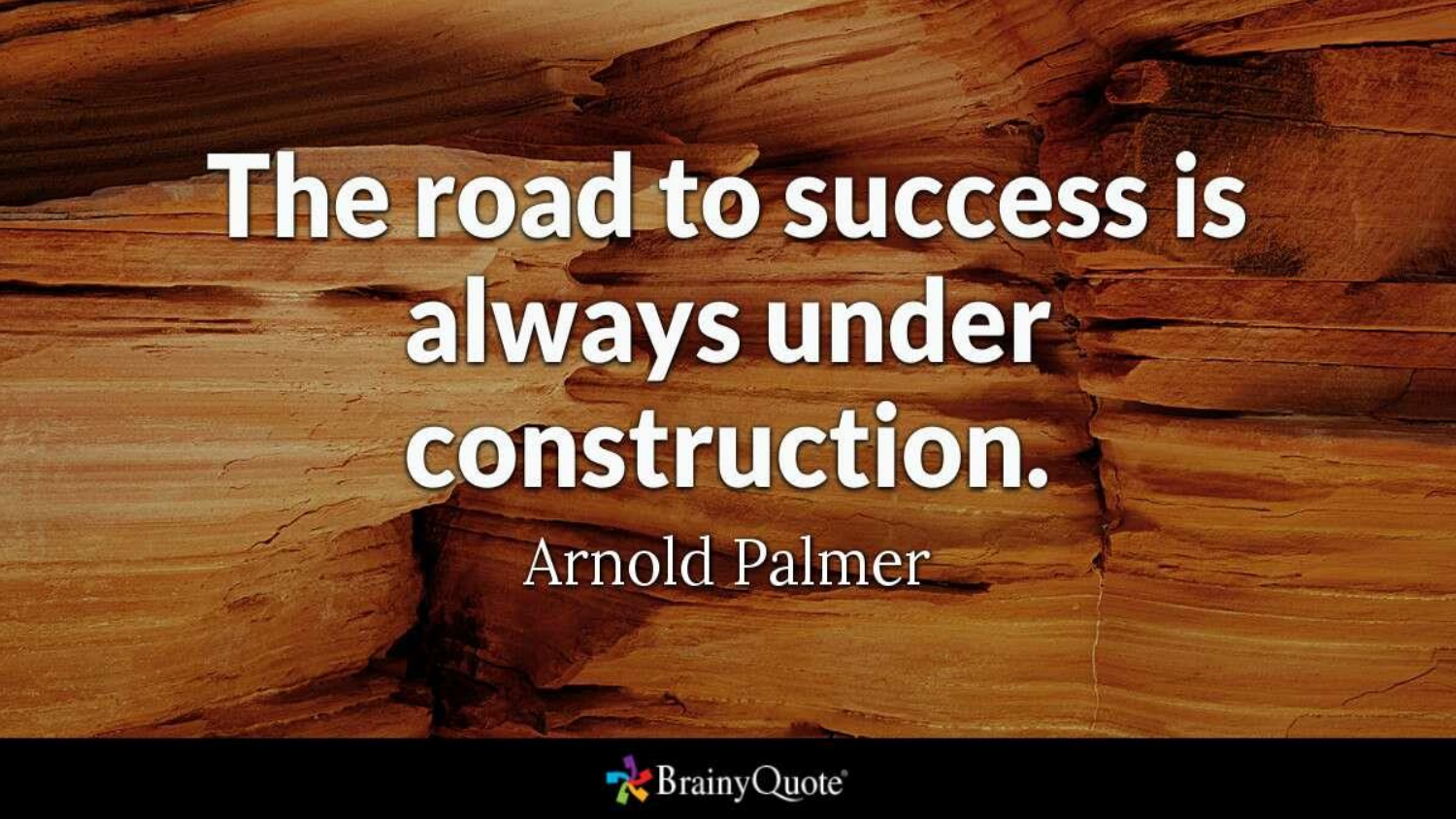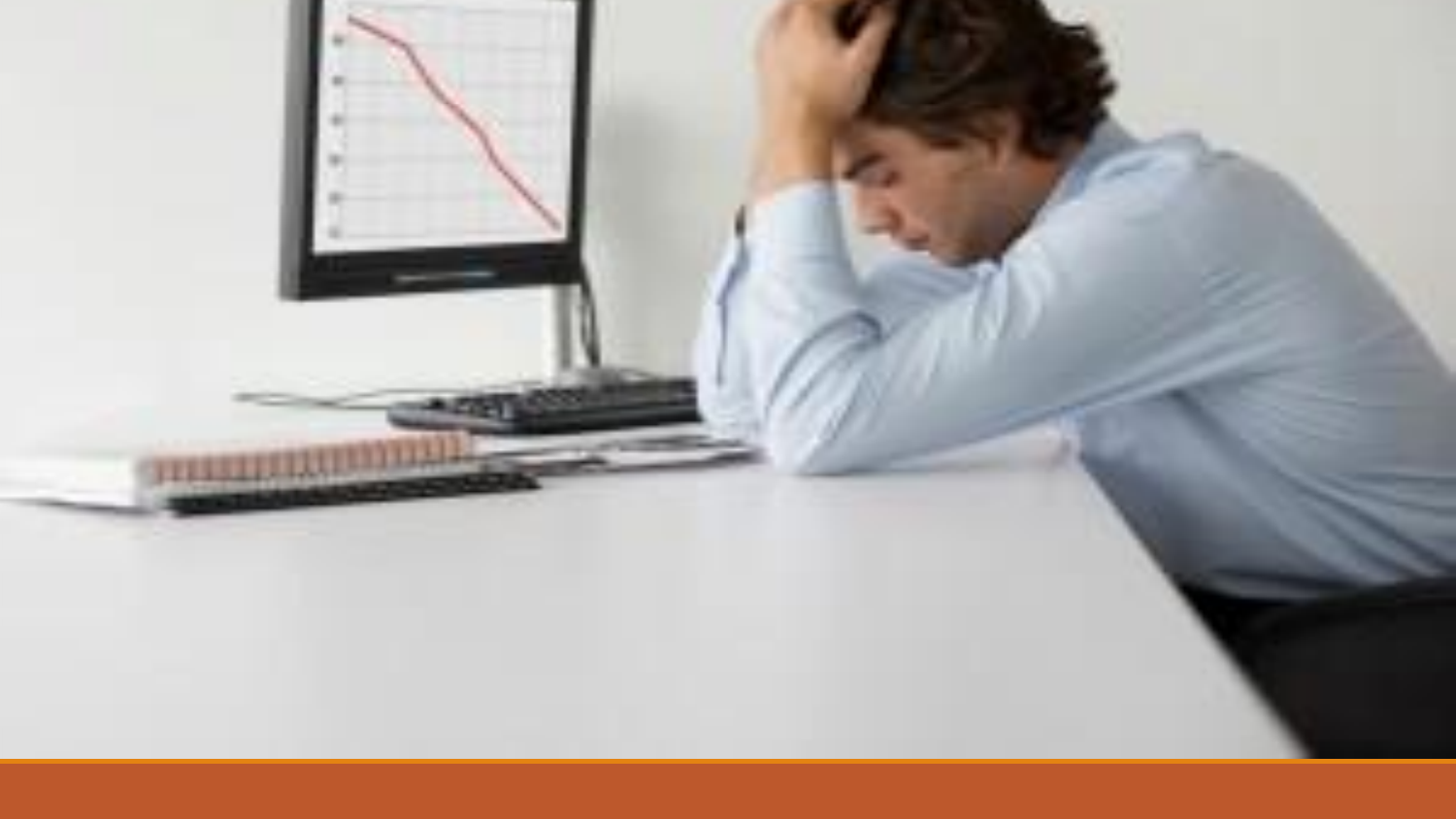**Chains and PBMs are thriving as Independents face diminishing profit levels caused by:**

- **Pricing formulas that fail to protect margins against cost changes**
- **Usual and Customary pricing that results in inadequate third party reimbursements on non-preferred drugs, non-formulary drugs and large numbers of generics**
- **DIR fees, GER adjustments and "Claw Backs"**
- **Delays by PBMs in updating costs for several weeks after items increase**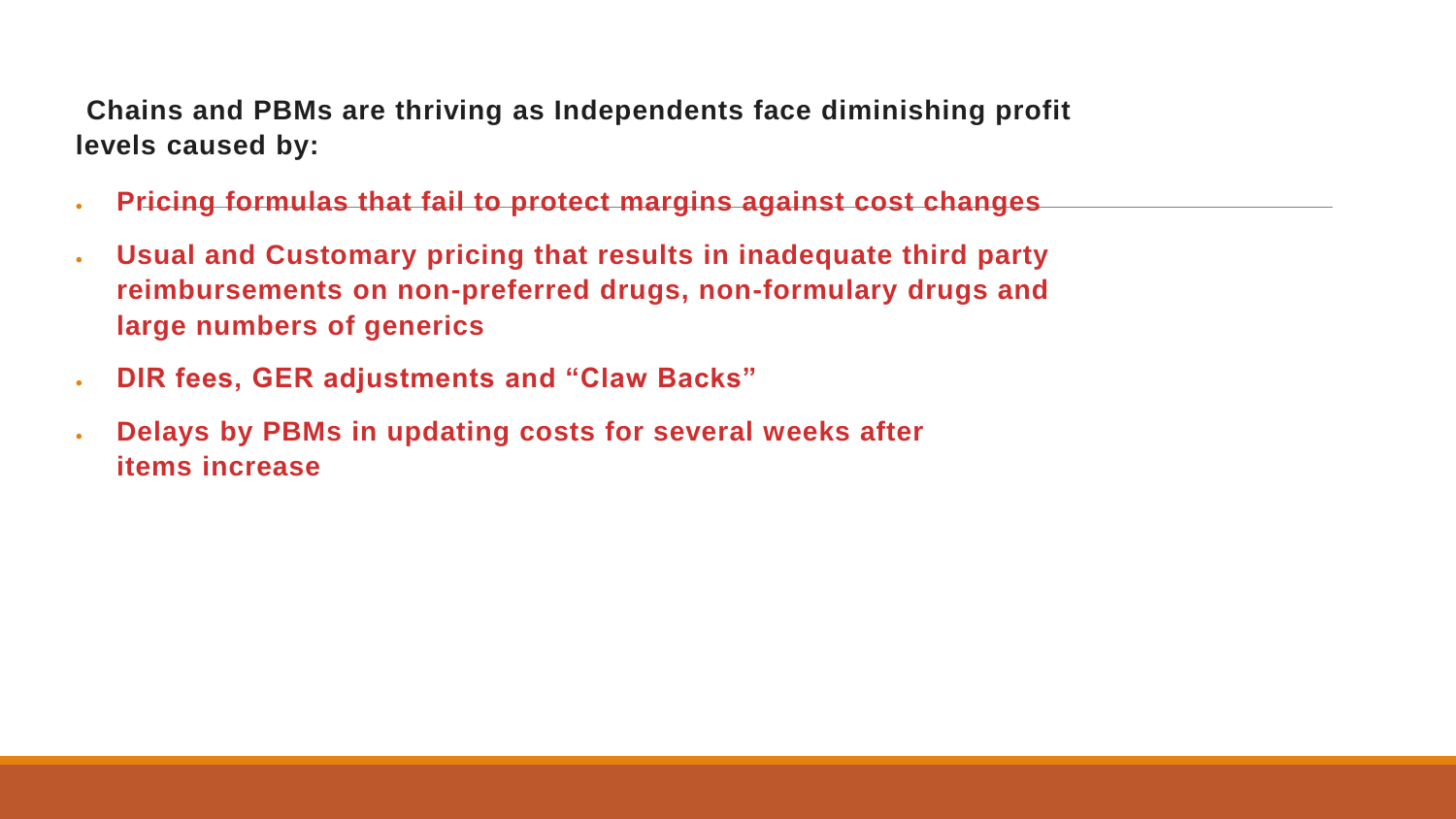$\triangleright$  The issue with regard to reduced reimbursement following catalog changes is fairly common and is created by PBM reimbursement strategies: Generally, what occurs is a lower price per RX overall. ➢

On a multi-source generic what can happen is:

Different MACs which obviously cause different net reimbursements and will vary by PBM so what you end up with is a complex grid when you lay the different NDC numbers over the myriad PBMs. Each one will be different.

Some of those items with different NDC numbers will be in different copay tiers So that what you see is: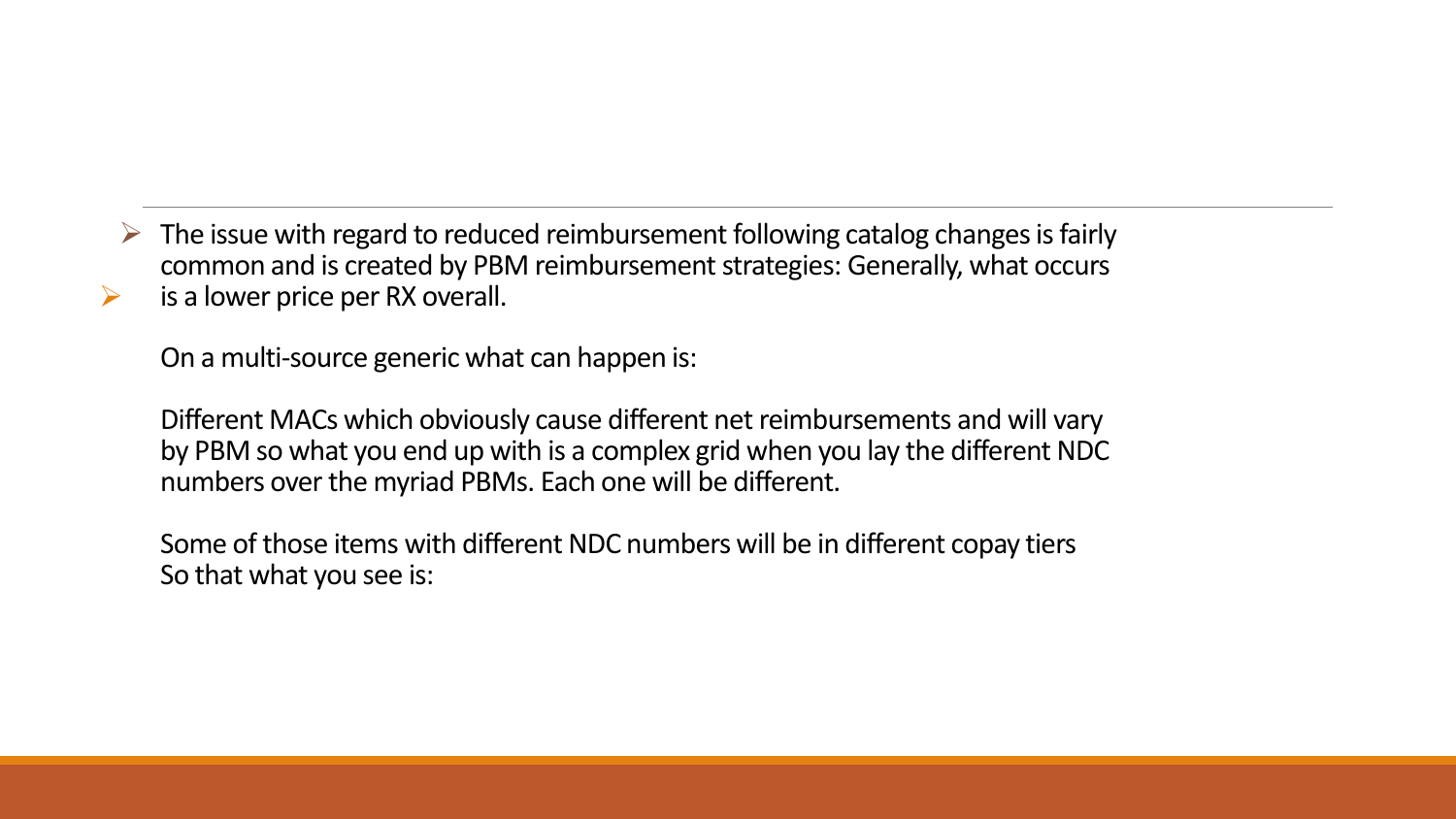- Cost \$7.00 Adjudicated price of \$9.00 OR
- Cost \$7.00 Adjudicated price of \$9.00 with \$30.00 copay of which \$21.00 is "clawed back" OR
- Cost \$7.00 Non formulary which applies U&C pricing with the customer paying 50% coinsurance and the PBM pays nothing

Again, these will be different by drug and by PBM.

There isn't much point in chasing these down one by one because there is nothing, we can do to affect what the PBM will do RX by RX.

What you can do is analyze the mix and adjust price tables to ensure that:

- There is no under reimbursement caused by an inadequate U&C being generated
- Non-preferred and non-formulary reimbursement are maximized to counter the effect of those RXS that you can't change.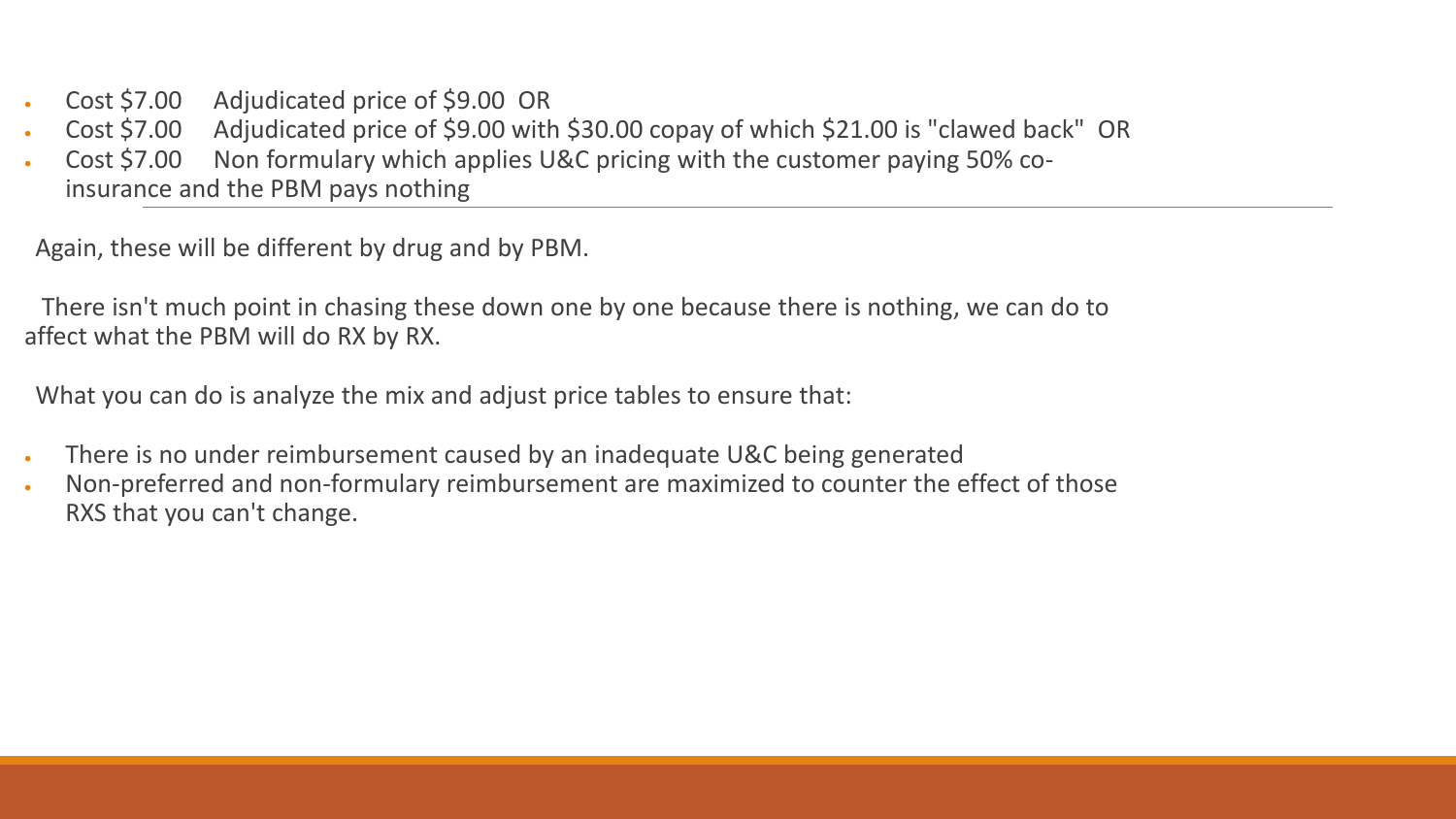## Algorithm

In mathematics and computer science, an algorithm is a finite sequence of well-defined, computer-implementable instructions, typically to solve a class of problems or to perform a computation.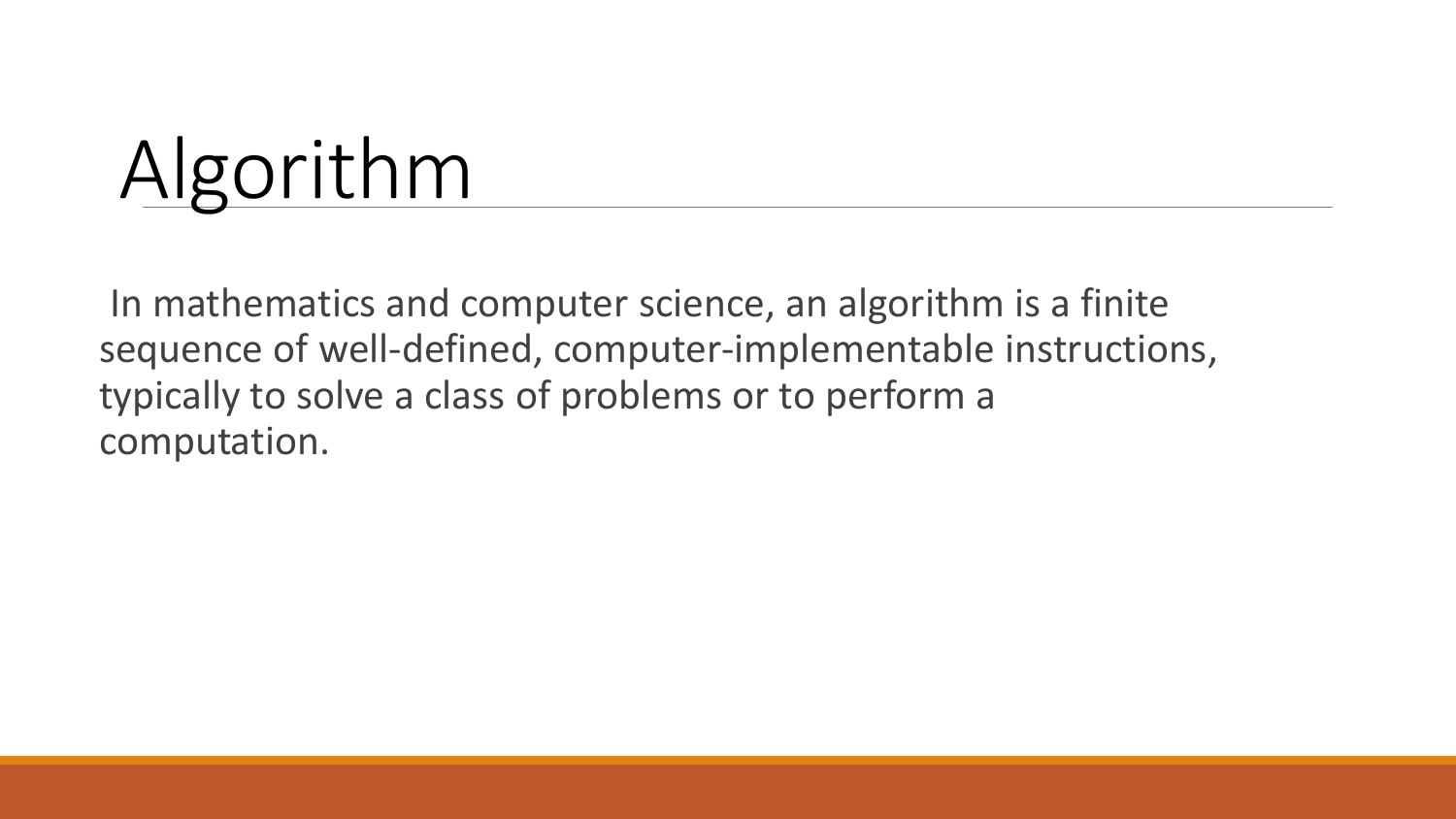## **CASE STUDY**

## **ILLUSTRATION OF THE NEGATIVE EFFECT OF COST INCREASES ON GROSS MARGINS**

|                       | <b>BASELINE</b> | <b>6 MONTHS</b> | <b>12 MONTHS</b> | <b>18 MONTHS</b> | <b>24 MONTHS</b> |
|-----------------------|-----------------|-----------------|------------------|------------------|------------------|
| <b>AVERAGE COST</b>   | \$30.75         | \$32.10         | \$34.10          | \$34.75          | \$39.80          |
| <b>AVERAGE Margin</b> | \$8.70          | \$8.90          | \$9.10           | \$9.25           | \$9.55           |
| <b>AVERAGE RETAIL</b> | \$39.45         | \$41.00         | \$43.20          | \$44.00          | \$49.35          |
| <b>GROSS MARGIN %</b> | 22.10%          | 21.70%          | 21.10%           | 21.00%           | 19.35%           |
|                       |                 |                 |                  |                  |                  |

- ➢ **WHOLESALE COSTS INCREASED 29.4%**
- ➢ **AVERAGE RETAIL INCREASED 25.0%**
- ➢ **AVERAGE Margin INCREASED ONLY 9.7%**
- ➢ **GROSS MARGIN DROPPED (2.8)**
- ➢ **THIS SITUATION IS TYPICAL IN PHARMACY AND IS CAUSED BY THE AVERAGE COST PER RX INCREASING AT A GREATER RATE THAN THE AVERAGE Margin PER RX.**

➢ **PERIODIC REVISIONS OF PRICE FORMULA TABLES ARE NECESSARY TO OFFSET THE NEGATIVE IMPACT OF COST INCREASES.**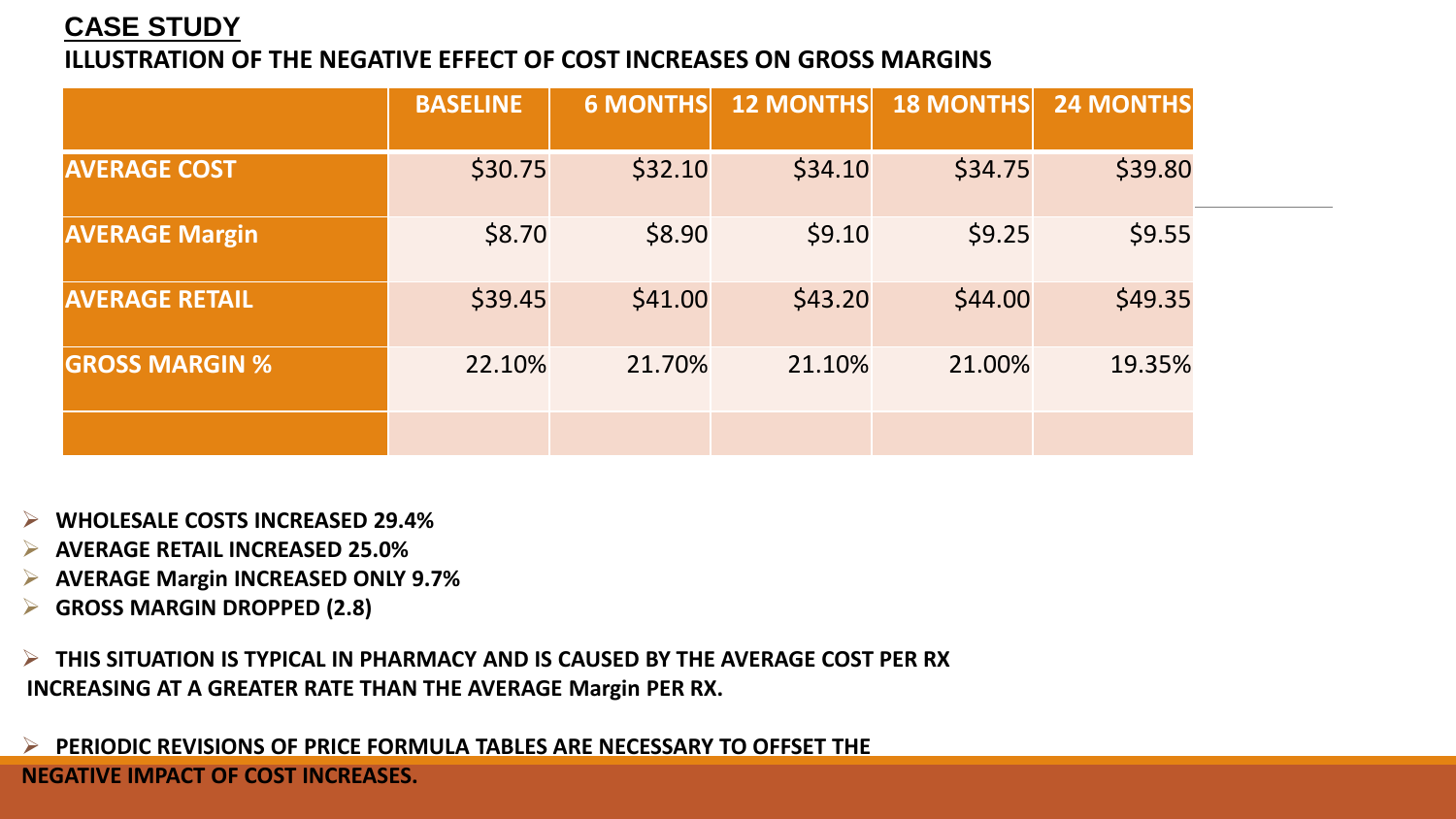| <b>COST</b>                 | 454807          | 446178          | 447541                                                                                       | 478833      | 436317      | 475117      | 458725                                                                                                                                   | 447643       |                |
|-----------------------------|-----------------|-----------------|----------------------------------------------------------------------------------------------|-------------|-------------|-------------|------------------------------------------------------------------------------------------------------------------------------------------|--------------|----------------|
| <b>MARGIN</b>               | 79501           | 78777           | 87618                                                                                        | 87745       | 80618       | 92329       | 98009                                                                                                                                    | 102285       |                |
| <b>RETAIL</b>               | 534308          | 524955          | 535159                                                                                       | 566579      | 515936      | 567447      | 556734                                                                                                                                   | 549929       |                |
| <b>RXS</b>                  | 6780            | 6542            | 6938                                                                                         | 7017        | 6367        | 7290        | 6674                                                                                                                                     | 6525         |                |
|                             |                 |                 |                                                                                              |             |             |             |                                                                                                                                          |              |                |
|                             |                 |                 |                                                                                              |             |             |             |                                                                                                                                          |              |                |
|                             |                 |                 |                                                                                              |             |             |             |                                                                                                                                          |              |                |
|                             |                 | <b>PHARMACY</b> |                                                                                              |             |             |             |                                                                                                                                          |              |                |
|                             | <b>BASELINE</b> |                 |                                                                                              |             |             |             |                                                                                                                                          |              |                |
|                             | June            | <b>Aug</b>      | <b>Sept</b>                                                                                  | <b>Oct</b>  | <b>Nov</b>  | <b>Dec</b>  | <b>Jan2021</b>                                                                                                                           | Feb21        | <b>March</b>   |
|                             |                 |                 |                                                                                              |             |             |             |                                                                                                                                          |              |                |
| <b>AVG COST</b>             | \$67.08         | \$68.20         | \$64.51                                                                                      | \$68.24     | \$68.53     | \$65.17     | \$68.73                                                                                                                                  | \$68.60      | #DIV/0!        |
| <b>AVG MRGN</b>             | \$11.73         | \$12.04         | \$12.63                                                                                      | \$12.50     | \$12.66     | \$12.67     | \$14.69                                                                                                                                  | \$15.68      | #DIV/0!        |
| <b>AVG RETAIL</b>           | \$78.81         | \$80.24         | \$77.13                                                                                      | \$80.74     | \$81.03     | \$77.84     | \$83.42                                                                                                                                  | \$84.28      | #DIV/0!        |
| GM %                        | 0.149           | 0.150           | 0.164                                                                                        | 0.155       | 0.156       | 0.163       | 0.176                                                                                                                                    | 0.186        | #DIV/0!        |
|                             |                 |                 |                                                                                              |             |             |             |                                                                                                                                          |              |                |
| <b>DOLLAR PROFIT PER RX</b> |                 | \$0.32          | \$0.90                                                                                       | \$0.78      | \$0.94      | \$0.94      | \$2.96                                                                                                                                   | \$3.95       | #DIV/0!        |
| PROFIT DOLLAR IMPACT/MO     |                 | \$2,066.74      | \$6,264.32                                                                                   | \$5,464.98  | \$5,959.76  | \$6,847.84  | \$19,750.94                                                                                                                              | \$25,774.08  | <b>#DIV/0!</b> |
| <b>ANNUALIZED</b>           |                 | \$24,800.92     | \$75,171.86                                                                                  | \$65,579.79 | \$71,517.12 | \$82,174.04 | \$237,011.23                                                                                                                             | \$309,288.98 | <b>#DIV/0!</b> |
|                             |                 |                 |                                                                                              |             |             |             |                                                                                                                                          |              |                |
| <b>GM CHANGE</b>            |                 | 0.001           | 0.015                                                                                        | 0.006       | 0.007       | 0.014       | 0.027                                                                                                                                    | 0.037        | #DIV/0!        |
| <b>DOLLAR IMPACT/MO</b>     |                 | \$667.66        | \$7,990.38                                                                                   | \$3,442.32  | \$3,850.62  | \$7,897.17  | \$15,171.18                                                                                                                              | \$20,459.71  | #DIV/0!        |
| <b>ANNUALIZED</b>           |                 |                 | $\left  \frac{58,011.87}{595,884.53} \right $ $\left  \frac{541,307.82}{541,307.82} \right $ |             |             |             | $\left  \frac{207.38}{94,766.00} \right  \left  \frac{245,516.56}{94,766.00} \right  \left  \frac{2182,054.16}{945,5245,516.56} \right $ |              | #DIV/0!        |
|                             |                 |                 |                                                                                              |             |             |             |                                                                                                                                          |              |                |
|                             |                 |                 |                                                                                              |             |             |             |                                                                                                                                          |              |                |
|                             |                 |                 |                                                                                              |             |             |             |                                                                                                                                          |              |                |
|                             |                 |                 |                                                                                              |             |             |             |                                                                                                                                          |              |                |

**The Common Service**